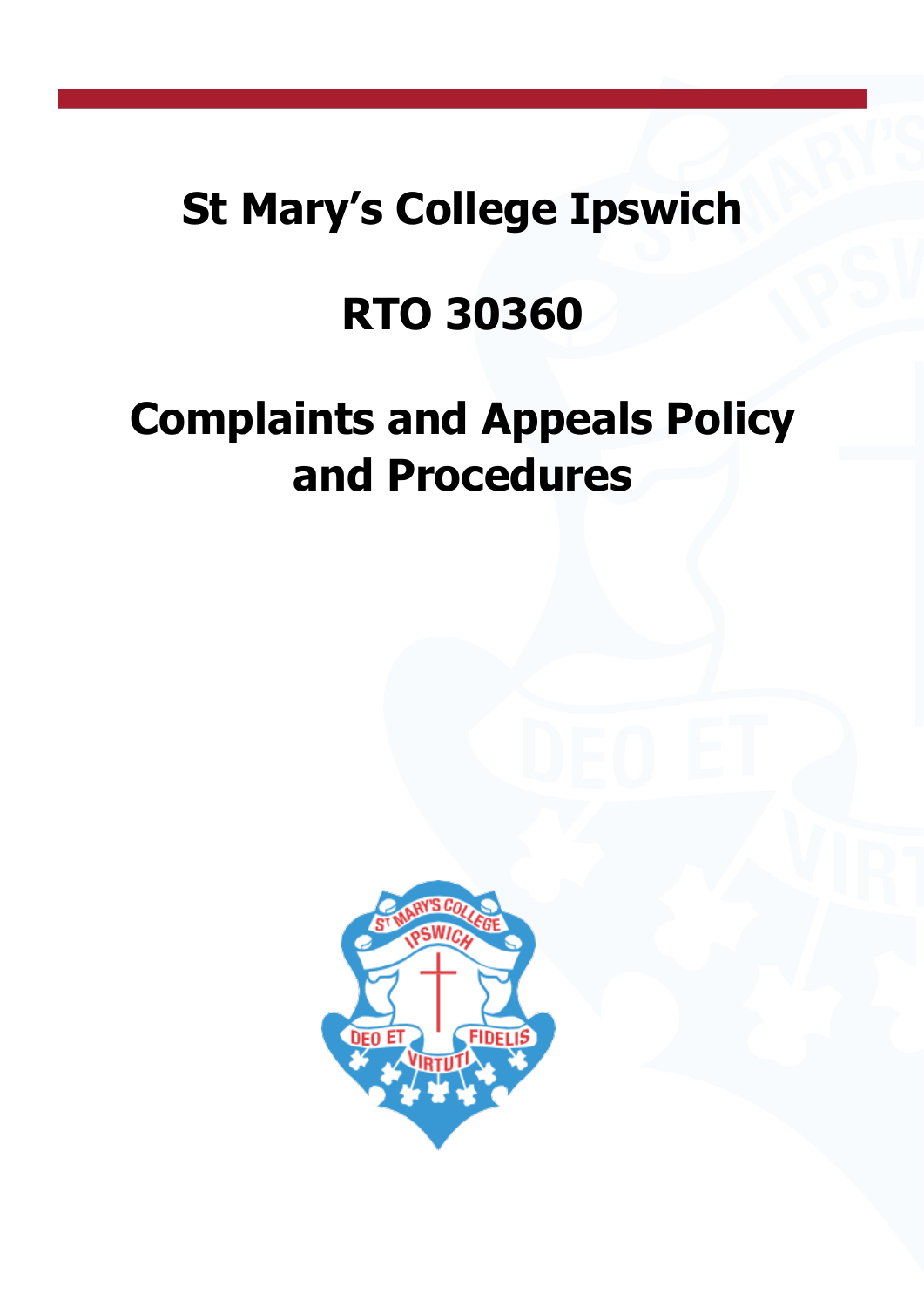### **Complaints and appeals policy and procedures**

The school, as an RTO, has a complaints and appeals policy specific to its RTO operations.

The Principal (as the chief executive officer) of the school RTO is ultimately responsible for ensuring that the school RTO complies with the VET Quality Framework (VQF). This includes the complaints and appeals policy and procedures.

A **complaint** can be made to the school RTO regarding the conduct of:

- the school RTO, its trainers, assessors or other school RTO staff
- students of the RTO
- any third parties providing services on behalf of the school RTO (if relevant).

Complaints may be made to any member of staff.

An **appeal** can be made to the school RTO to request a review of a decision, including assessment decisions.

Appeals should be made to the trainer/assessor in the first instance, but can also be made to Heads of Department or the RTO Manager.

The school RTO (St Mary's College Ipswich 30360) will ensure that the principles of natural justice and procedural fairness are adopted at every stage of the complaints and appeals process.

- 1. Any staff member can receive a complaint or appeal. Where possible, complaints are resolved immediately.
- 2. All complaints and appeals are heard and resolved within 60 calendar days of receipt.

• If the school RTO considers that more than 60 calendar days are required to process and finalise the complaint or appeal, the complainant or appellant will be informed of the reasons for the extended timeframe in writing and will be regularly updated on the progress of the matter.

- 3. The school RTO will maintain a secure Complaints and Appeals Register, documenting all complaints and appeals received, as well as actions taken and decisions made.
- 4. The school RTO will undertake a continuous improvement process that includes reviewing both the details in the Complaints and Appeals Register, and the complaints and appeals policy and procedures, and taking appropriate corrective action to eliminate or mitigate the likelihood of the same problems occurring again.

#### **Procedures**

- 1. If a complaint relates to a report about harm or safety, St Mary's Student Protection procedures will be followed.
- 2. A verbal complaint can be made. On receipt of a verbal complaint:
	- The staff member will resolve the complaint if possible, documenting the complaint by sending the following details to the RTO manger to document in the secure Complaints and Appeals Register (the cause, actions taken and decisions made).
	- If the complaint cannot be promptly and simply resolved, the staff member will liaise with the appropriate staff member who can deal with the complaint. A written record of the complaint is now required.
- 3. A complaint/appeal can be put in writing:
	- The complainant/appellant may use the support of a third party in progressing the complaint/appeal
	- The complainant/appellant can put the complaint/appeal in writing themselves or use the complaint form available at on [the student portal under forms](https://mybcecatholicedu.sharepoint.com/sites/sp-stmarys/student/Student%20Forms/Forms/AllItems.aspx?viewpath=%2Fsites%2Fsp-stmarys%2Fstudent%2FStudent%20Forms%2FForms%2FAllItems%2Easpx&id=%2Fsites%2Fsp-stmarys%2Fstudent%2FStudent%20Forms%2FVET%20and%20Pathways)